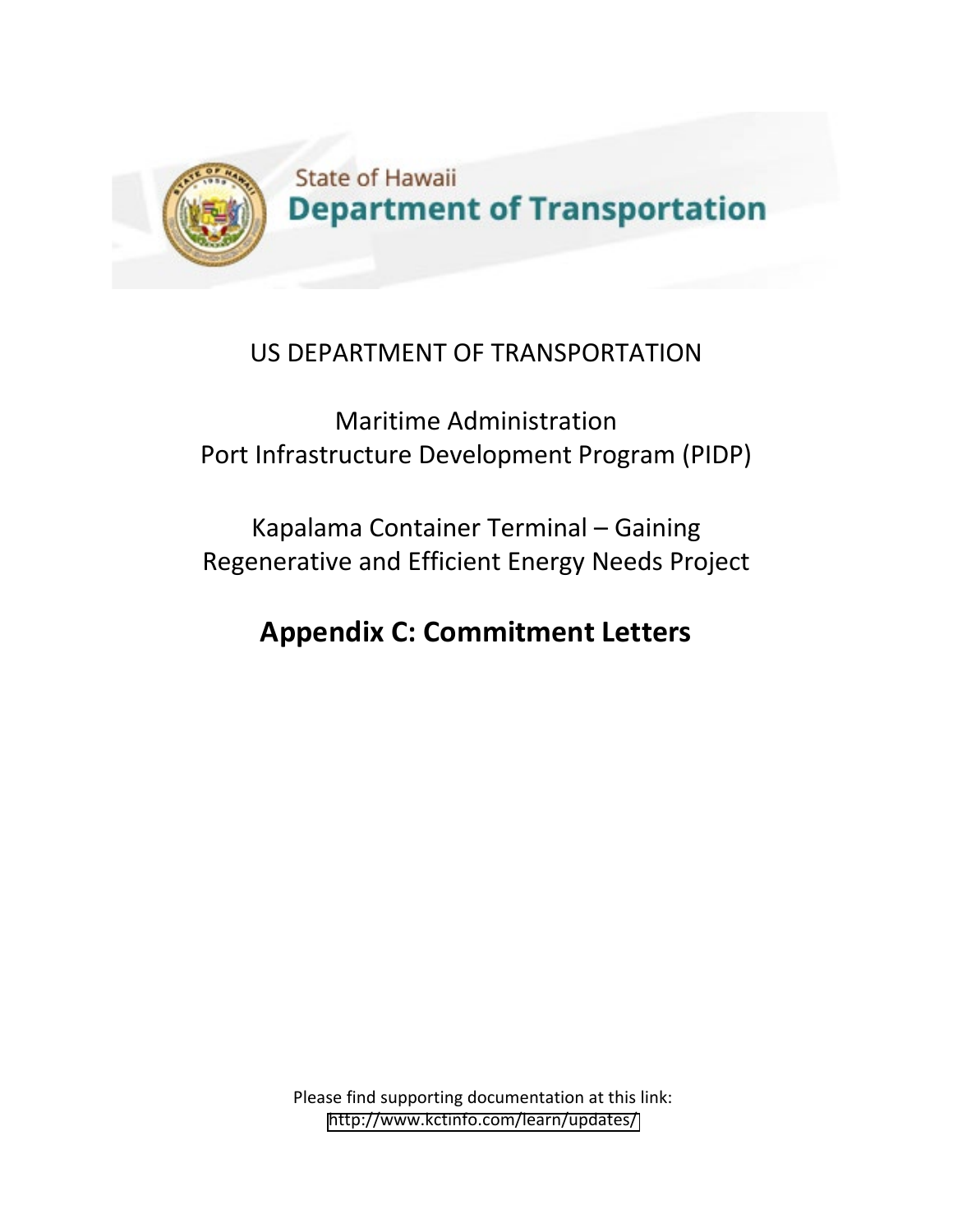

1601 Sand Island Parkway ● Honolulu, Hawaii 96819 ● (808) 842-5399 ● FAX (808) 842-5394

May 13, 2022

The Honorable Pete Buttigieg Secretary of Transportation U.S. Department of Transportation 1200 New Jersey Ave, SE Washington, DC 20590

**Subject**: Letter of Commitment, Hawaii Department of Transportation, Harbors Division Application to the 2022 Port Infrastructure Development Program

Dear Mr. Secretary,

Hawaii Stevedores, Inc. (HSI) is excited to collaborate on the Kapalama Container Terminal – Gaining Regenerative and Efficient Energy Needs (KCT-GREEN) Project, a powerful publicprivate partnership with the Hawaii Department of Transportation, Harbors Division (HDOT Harbors) with this application to the 2022 Port Infrastructure Development Program (PIDP).

HSI—the leading stevedoring services provider for the Hawaiian Islands—is a subsidiary of The Pasha Group, a third-generation family-owned business and one of the nation's last remaining diversified maritime services providers as well as U.S. Flag and Jones Act vessel operators. Together with its affiliates, HSI handles more than 40% of all containerized and equipment imports and exports transiting the Hawaiian ports to/from mainland domestic trade partners and foreign ports. In 2017, the Board of Land and Natural Resources of the State of Hawaii authorized HDOT Harbors to enter into a long-term agreement with HSI to lease, develop, and operate the 84 acre Kapalama Container Terminal at Honolulu Harbor. Since then, the two organizations have been coordinating on terminal improvements that will revolutionize the Port, enabling the largest Jones Act ships to call in Hawaii beginning in January 2024. Elsewhere, HSI and Pasha have been leading the charge on demonstrating zero- and near-zero-emission cargo handling equipment and are continuing to transition their cargo handling fleet to advance corporate sustainability goals and support reductions in Scope 2 and 3 emissions for all who rely upon Pasha's maritime and terminal operations in their businesses and everyday lives. This proposal seeks to accelerate these activities by partnering with HDOT Harbors to reduce the emissions and environmental impacts of port cargo handling operations, establish a truly resilient microgrid-enabled port terminal hub in Hawaii, and develop a replicable strategy for transitioning the terminal to resilient zero-emission and electric technologies.

The equipment, microgrid, infrastructure, facility planning, and port sustainability planning investments proposed for the project will support each of the PIDP program objectives. First, the project will directly improve the safety, efficiency, and reliability of the loading and unloading of goods, the movement of goods, operational improvements, and includes industry-leading environmental and emissions mitigation measures. Second, the project will generate economic vitality at the national and regional levels through procurement of only Buy America-compliant equipment and materials alongside investment in workforce development activities enabling a zero-emission future. Third, the project addresses climate change and environmental justice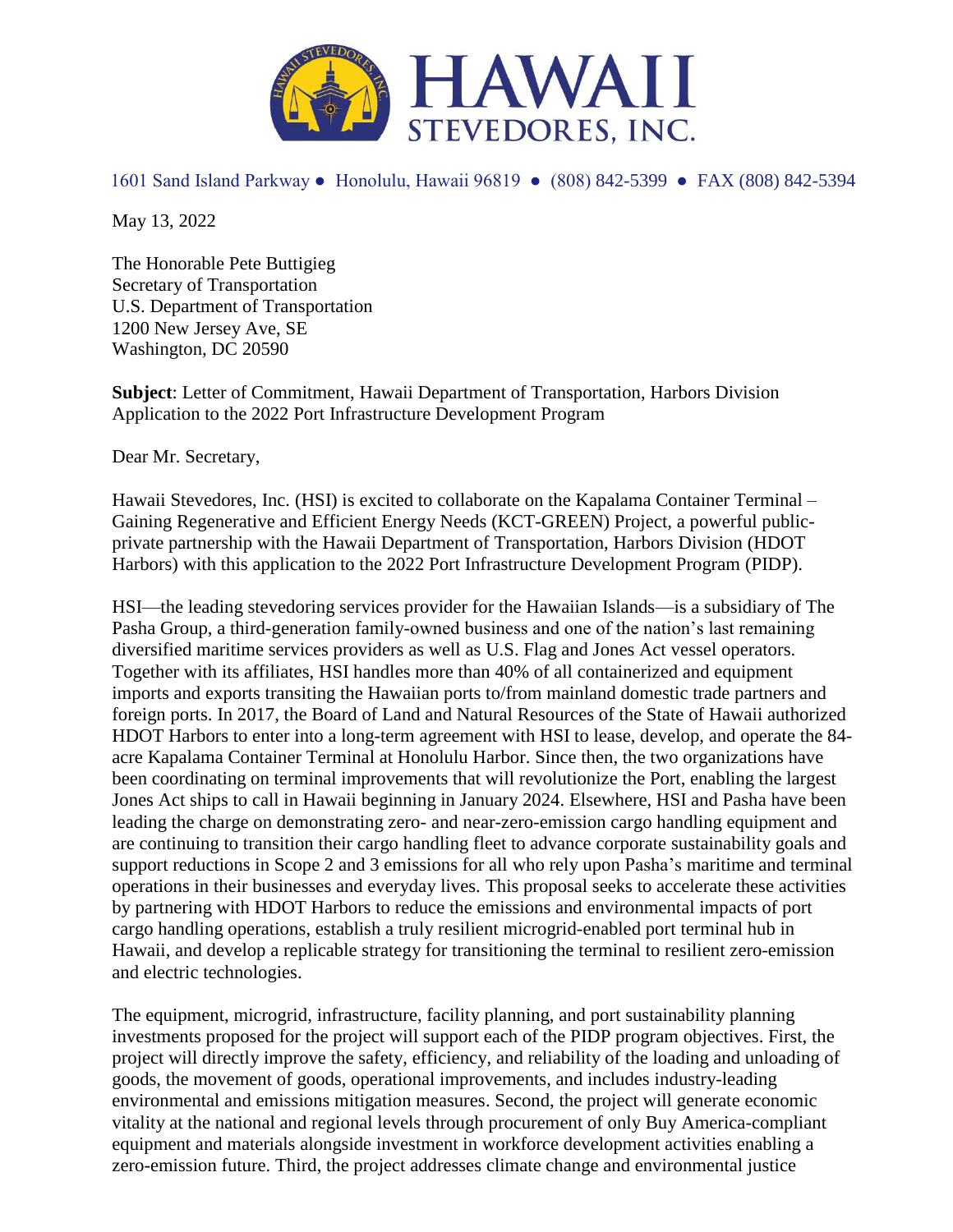

## 1601 Sand Island Parkway ● Honolulu, Hawaii 96819 ● (808) 842-5399 ● FAX (808) 842-5394

impacts of goods movement by achieving immediate emissions reductions in a Historically Disadvantaged Community and Opportunity Zone. Fourth, the project advances equity and opportunity for all through workforce development, planning, and community engagement activities. Lastly, the project will leverage the requested Federal funding to attract local and private investment that will demonstrate how ports can transition to sustainable, resilient, and zeroemission technologies and renewably-powered infrastructure. This potent combination of improvements—leveraging innovative technologies, methods of project delivery, and financing will in turn reduce emissions, energy demand, shipping costs, and speed time to market while generating a positive return for U.S. businesses and the U.S. economy overall.

As a sign of the strength of this public-private partnership and our collective commitment to the success of the proposed \$139,361,500 project, HSI has agreed in a Memorandum of Understanding that it will guarantee the committed cost share of \$92,035,200, a figure representing 66.04% of total eligible project costs. If the project is awarded funding, HDOT Harbors and HSI will work closely together to ensure full and complete funding of the project components described in the project narrative.

The proposed cost share of \$92,035,200 by HSI will come from existing capital reserves, operating cash, and credit facilities and will be available upon MARAD's announcement of awardees. Likewise, if the project is awarded funding under the PIDP, HSI guarantees the availability of the staff and resources necessary to complete the activities described in the application, including ensuring timely reporting and compliance with the Build America, Buy America Act and all local, state, and federal laws and regulations.

In partnering with HDOT Harbors, HSI is committing to continuing its industry-leading efforts to decarbonize the engine of global trade and our national supply chain: the ports and maritime industries. Together, we form a powerful team capable not only of planning such an ambitious and important project, but also of executing it in a timely, cost-effective manner

For these reasons and more, I urge you to fund the KCT-GREEN Project. If you have any questions at all, please do not hesitate to contact me.

Sincerely,

jeorge Past

George Pasha, IV Chief Executive Officer

Hawaii Stevedores, Inc. 1601 Sand Island Parkway Honolulu, Hawaii 96819

cc: Neil Takekawa, District Harbor Manager, Hawaii Department of Transportation, Harbors Division